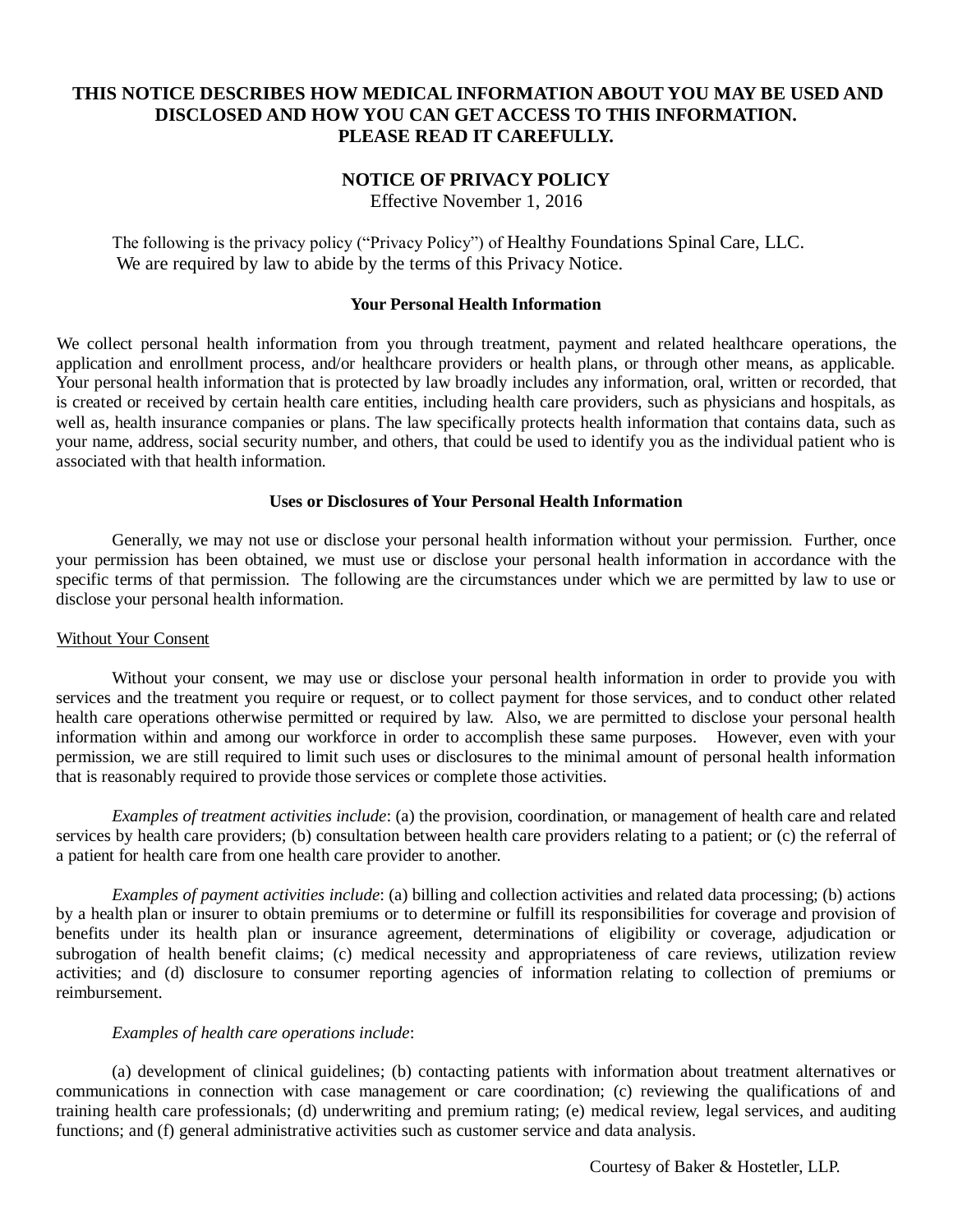### As Required By Law

We may use or disclose your personal health information to the extent that such use or disclosure is required by law and the use or disclosure complies with and is limited to the relevant requirements of such law. *Examples of instances in which we are required to disclose your personal health information include*: (a) public health activities including, preventing or controlling disease or other injury, public health surveillance or investigations, reporting adverse events with respect to food or dietary supplements or product defects or problems to the Food and Drug Administration, medical surveillance of the workplace or to evaluate whether the individual has a work-related illness or injury in order to comply with Federal or state law; (b) disclosures regarding victims of abuse, neglect, or domestic violence including, reporting to social service or protective services agencies; (c) health oversight activities including, audits, civil, administrative, or criminal investigations, inspections, licensure or disciplinary actions, or civil, administrative, or criminal proceedings or actions, or other activities necessary for appropriate oversight of government benefit programs; (d) judicial and administrative proceedings in response to an order of a court or administrative tribunal, a warrant, subpoena, discovery request, or other lawful process; (e) law enforcement purposes for the purpose of identifying or locating a suspect, fugitive, material witness, or missing person, or reporting crimes in emergencies, or reporting a death; (f) disclosures about decedents for purposes of cadaveric donation of organs, eyes or tissue; (g) for research purposes under certain conditions; (h) to avert a serious threat to health or safety; (i) military and veterans activities; (j) national security and intelligence activities, protective services of the President and others; (k) medical suitability determinations by entities that are components of the Department of State; (l) correctional institutions and other law enforcement custodial situations; (m) covered entities that are government programs providing public benefits, and for workers' compensation.

### All Other Situations, With Your Specific Authorization

Except as otherwise permitted or required, as described above, we may not use or disclose your personal health information without your written authorization. Further, we are required to use or disclose your personal health information consistent with the terms of your authorization. You may revoke your authorization to use or disclose any personal health information at any time, except to the extent that we have taken action in reliance on such authorization, or, if you provided the authorization as a condition of obtaining insurance coverage, other law provides the insurer with the right to contest a claim under the policy.

# Miscellaneous Activities, Notice

We may contact you to provide appointment reminders or information about treatment alternatives or other health-related benefits and services that may be of interest to you. We may contact you to raise funds for Covered Entity. If we are a group health plan or health insurance issuer or HMO with respect to a group health plan, we may disclose your personal health information to be sponsor of the plan.

# **Your Rights with Respect to Your Personal Health Information**

The following is a brief overview of your rights and our duties with respect to enforcing those rights.

### Right to Request Restrictions on Use or Disclosure

You have the right to request restrictions on certain uses and disclosures of your personal health information about yourself. *You may request restrictions on the following uses or disclosures*: to carry out treatment, payment, or healthcare operations; (b) disclosures to family members, relatives, or close personal friends of personal health information directly relevant to your care or payment related to your health care, or your location, general condition, or death; (c) instances in which you are not present or your permission cannot practicably be obtained due to your incapacity or an emergency circumstance; (d) permitting other persons to act on your behalf to pick up filled prescriptions, medical supplies, X-rays, or other similar forms of personal health information; or (e) disclosure to a public or private entity authorized by law or by its charter to assist in disaster relief efforts.

While we are not required to agree to any requested restriction, if we agree to a restriction, we are bound not to use or disclose your personal healthcare information in violation of such restriction, except in certain emergency situations. We will not accept a request to restrict uses or disclosures that are otherwise required by law.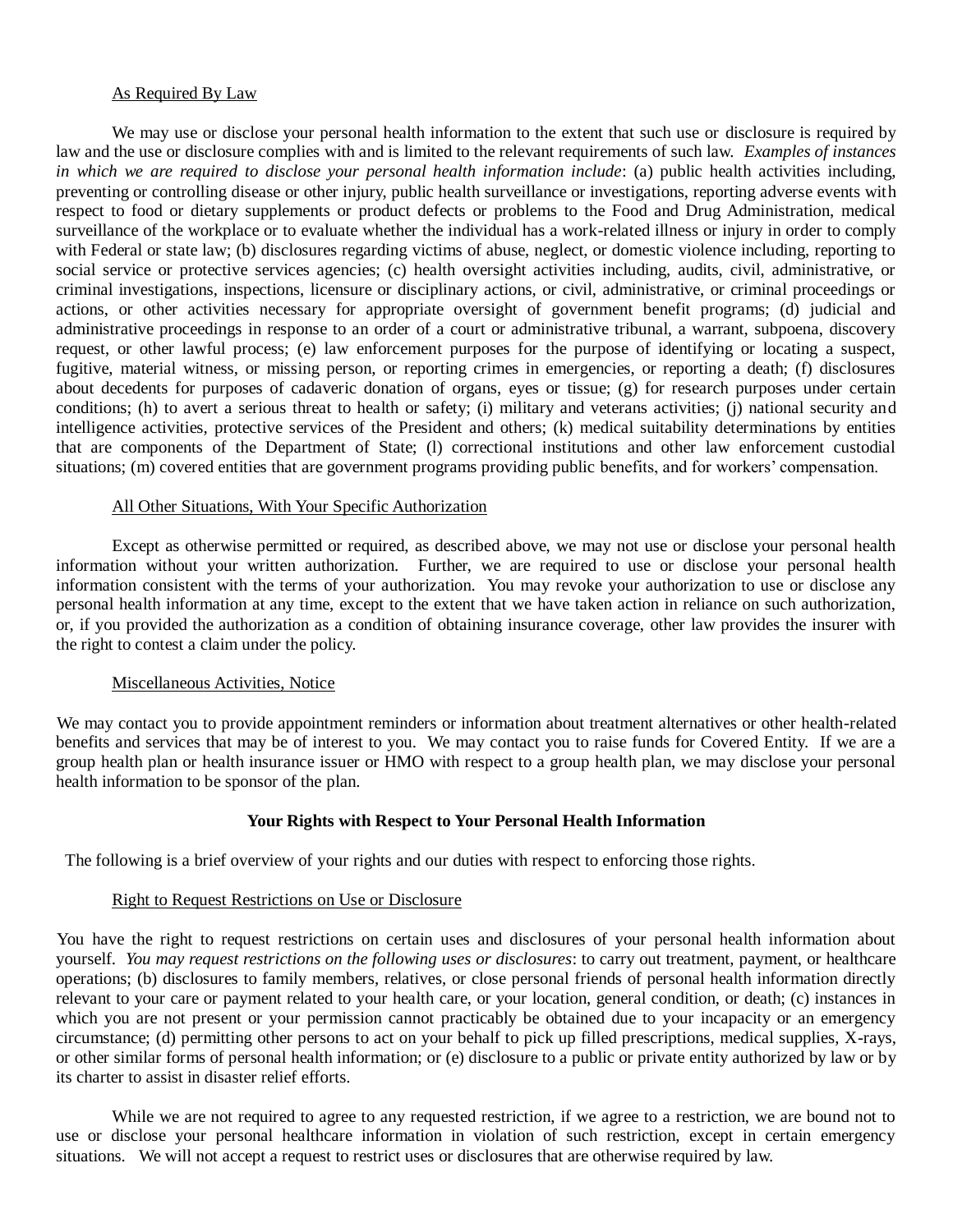# Right to Receive Confidential Communications

You have the right to receive confidential communications of your personal health information. We may require written requests. We may condition the provision of confidential communications on you providing us with information as to how payment will be handled and specification of an alternative address or other method of contact. We may require that a request contain a statement that disclosure of all or a part of the information to which the request pertains could endanger you. We may not require you to provide an explanation of the basis for your request as a condition of providing communications to you on a confidential basis. We must permit you to request and must accommodate reasonable requests by you to receive communications of personal health information from us by alternative means or at alternative locations. If we are a health care plan, we must permit you to request and must accommodate reasonable requests by you to receive communications of personal health information from us by alternative means or at alternative locations if you clearly state that the disclosure of all or part of that information could endanger you.

# Right to Inspect And Copy Your Personal Health Information

Your designated record set is a group of records we maintain that includes Medical records and billing records about you, or enrollment, payment, claims adjudication, and case or medical management records systems, as applicable. You have the right of access in order to inspect and obtain a copy your personal health information contained in your designated record set, *except for* (a) psychotherapy notes, (b) information compiled in reasonable anticipation of, or for use in, a civil, criminal, or administrative action or proceeding, and (c) health information maintained by us to the extent to which the provision of access to you would be prohibited by law. We may require written requests. We must provide you with access to your personal health information in the form or format requested by you, if it is readily producible in such form or format, or, if not, in a readable hard copy form or such other form or format. We may provide you with a summary of the personal health information requested, in lieu of providing access to the personal health information or may provide an explanation of the personal health information to which access has been provided, if you agree in advance to such a summary or explanation and agree to the fees imposed for such summary or explanation. We will provide you with access as requested in a timely manner, including arranging with you a convenient time and place to inspect or obtain copies of your personal health information or mailing a copy to you at your request. We will discuss the scope, format, and other aspects of your request for access as necessary to facilitate timely access. If you request a copy of your personal health information or agree to a summary or explanation of such information, we may charge a reasonable cost-based fee for copying, postage, if you request a mailing, and the costs of preparing an explanation or summary as agreed upon in advance. We reserve the right to deny you access to and copies of certain personal health information as permitted or required by law. We will reasonably attempt to accommodate any request for personal health information by, to the extent possible, giving you access to other personal health information after excluding the information as to which we have a ground to deny access. Upon denial of a request for access or request for information, we will provide you with a written denial specifying the legal basis for denial, a statement of your rights, and a description of how you may file a complaint with us*.* If we do not maintain the information that is the subject of your request for access but we know where the requested information is maintained, we will inform you of where to direct your request for access.

### Right to Amend Your Personal Health Information

You have the right to request that we amend your personal health information or a record about you contained in your designated record set, for as long as the designated record set is maintained by us. We have the right to deny your request for amendment, if: (a) we determine that the information or record that is the subject of the request was not created by us, unless you provide a reasonable basis to believe that the originator of the information is no longer available to act on the requested amendment, (b) the information is not part of your designated record set maintained by us, (c) the information is prohibited from inspection by law, or (d) the information is accurate and complete. We may require that you submit written requests and provide a reason to support the requested amendment. If we deny your request, we will provide you with a written denial stating the basis of the denial, your right to submit a written statement disagreeing with the denial, and a description of how you may file a complaint with us or the Secretary of the U.S. Department of Health and Human Services ("DHHS"). This denial will also include a notice that if you do not submit a statement of disagreement, you may